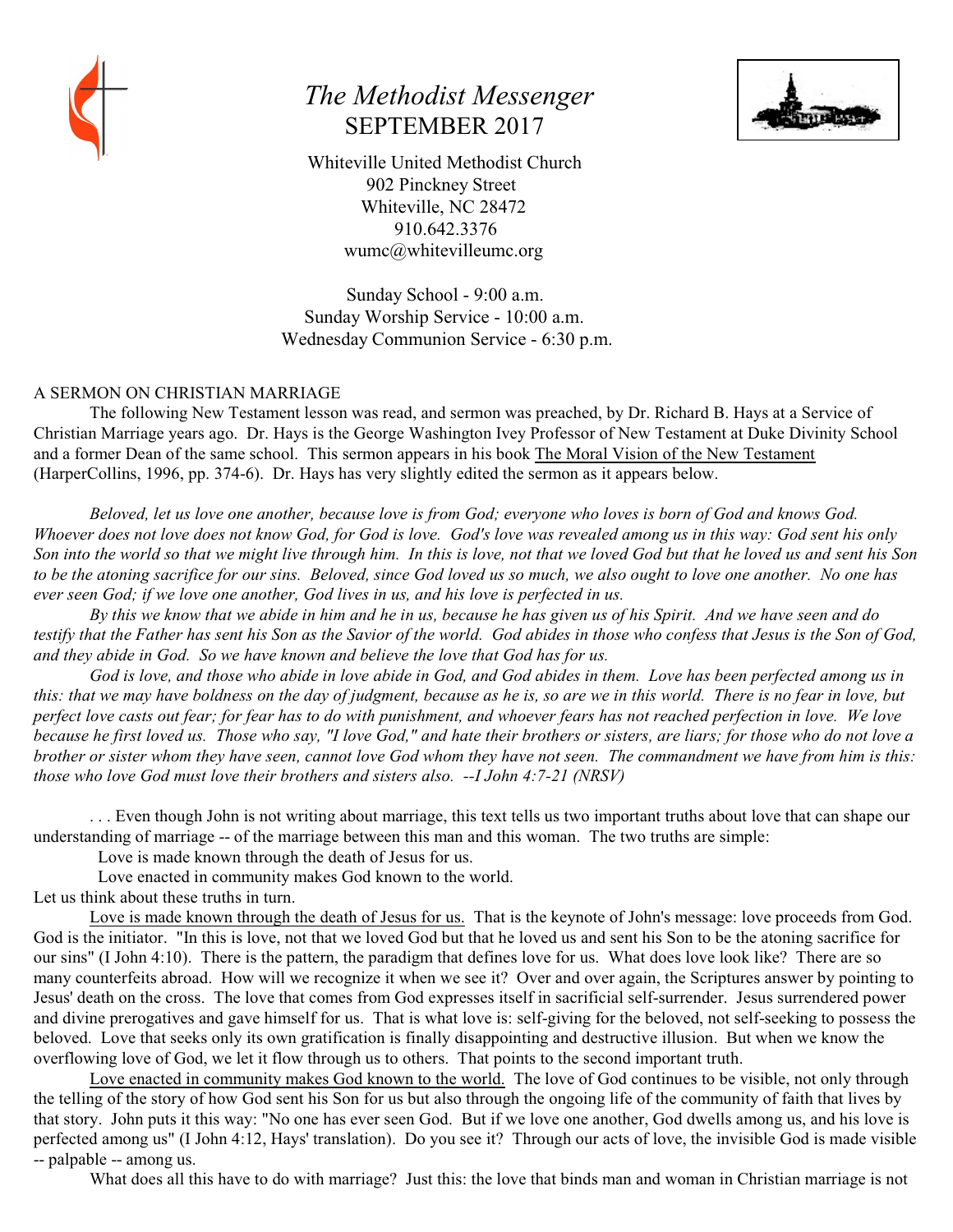just warm spring evenings and roses, not the dizzy fantasy of fairy-tale romance. The love that binds man and woman in Christian marriage is the love of the cross.

That means, Tim and Sue, that your marriage is not just an arrangement that will last only as long as the rush of mutual joy lasts. It is a covenant, which will endure "for better for worse . . . in sickness and in health." Not long ago, I sat and prayed with a friend whose wife was unconscious in the intensive care unit. She had gone into seizures during childbirth, and the doctors feared possible brain damage. But amidst my friend's suffering and uncertainty about the future, I saw in his love and tireless care for her a parable of the love of God, a love that surmounts fear and suffering.

But do not suppose that all suffering comes from outside through tragic mishaps. Your marriage is a covenant that must stand firm even if your spouse becomes a threat to your tranquility and personal fulfillment, even if the time should come when you feel that that other who shares your bed has become -- for the moment, at least - your enemy. Jesus has taught us to love our enemies. May such a time never come for you. But such times do come sometimes, even for couples in deeply committed, long-lasting marriages. Certainly, in marriage there is joy. Certainly, there is companionship and comfort. But marriage in Christ can never be a tentative coupling that lasts only as long as the good times roll. The joy of marriage in Christ endures all pain because the love that binds you in Christ is rooted deeply in the love of God.

Thus, in making the covenant of marriage, you make a covenant to love one another as God has loved you -- that means to love one another unconditionally, freely, sacrificially. In making the covenant of marriage, you promise to become servants of one another in love. In making the covenant of marriage, you form a union that reflects the love of God and stands as a sign of God's love in the world. Marriage is a sacrament in the true sense: it is both sign and vehicle of grace.

So, Tim and Sue, as you come to join your lives, this is our prayer for you: "May your marriage bear witness against all shallow, self-seeking visions of love. May the community of faith stand about you to support you in love and to receive from your love. May your marriage bear witness to the truth of the love of God and make God's love present to others in the world." In confidence that God will answer that prayer, I invite you now to come forward and make your covenant before God and one another.

In Christ, Pastor Paul

## PETER, PAUL, AND THE CHURCH

Hillsdale College just started building Christ Chapel on its campus. At the groundbreaking ceremony, which was joined to a convocation service, Dr. Michael Ward spoke. Dr. Ward is a fellow at the University of Oxford and a professor at Houston Baptist University. Said he: "Peter is the rock. That's what the name Peter means. You don't have to be a Catholic to recognize that Peter was the first bishop of Rome, and the defining function of any bishop is to sit, rock-like, stationary, in a chair, a cathedra, to be a focus of unity for the flock, which he regulates with his shepherd's crook. 'Thy rod and thy staff they comfort me' (Psalm 23:4). The Petrine principle provides for fixity, certainty, a still point in a turning world.

"Paul is the missionary, the apostle to the Gentiles, who travels all over the Mediterranean, spreading the Word, founding new churches, tackling practical problems, developing new theological understandings, firing off letters, and once even challenging Peter to his face.

"If it was all about Peter, things would petrify. If it was all about Paul, things would be appalling. You need both. The rock in Rome, and the one who roams and rocks. Two principles, in tension with each other, respecting each other, but both seeking one ultimate goal, serving the same beating heart. The heart itself is more important than whether the blood within it happens to be ebbing or flowing....

"Neither Peter nor Paul was an end in himself. Each was a servant of Christ. The two pointed to the One, the unity beyond themselves...." ("A Time to Scatter Stones and a Time to Gather Stones Together," Imprimis, July/August 2017)

#### NURTURE COMMITTEE

We have had a quiet summer for our committee, but are gearing up for fall events. We will meet on Wednesday, August 30th at 1:00 pm in the Parlor to discuss the 2018 Budget and 2017 Homecoming plans. Hope everyone enjoys the last few weeks of summer!

A little timely humor: How does the man in the moon get a haircut? Eclipse it! It was so good to see people all over the country coming together to view one of God's spectacular creations instead of gathering to protest or riot! Christian love to all of you!

- Debbie Conway, Chair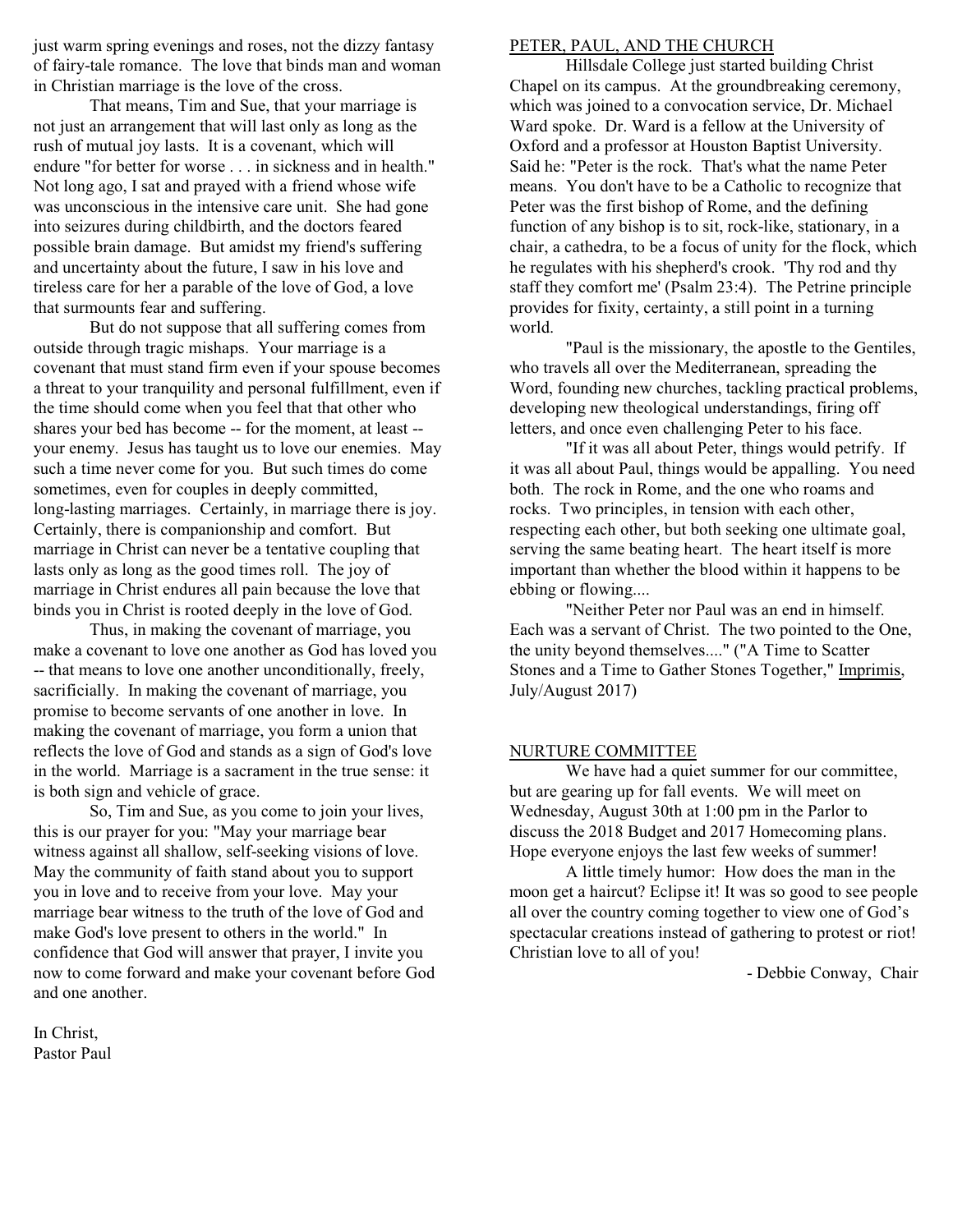## UNITED METHODIST MEN

Our WUMM meeting for September will be on September 2, instead of the first Thursday evening of the month as usual. We will meet Saturday, September 2<sup>nd</sup>, for the "Take the Lake" event at the Crowell Lake House at 2206 Canal Cove Road at Lake Waccamaw. The event begins around 8:30 a.m. Some will be meeting at the Church around 8:00 a.m. and carpool together to the Lake, or drive separately if you prefer. After passing out water bottles during the event, we plan to fellowship together and have a cookout afterwards. Call my cell number (910- 770-0207) if you would like to assist or help set-up for the event. All men of the church are invited, and feel free to bring a guest. We plan to have fun and serve the runners, while offering an outreach/witness for WUMC. - Brad Crowell, President WUMM

#### YOUTH FELLOWSHIP

We hope you had a great summer and beginning to the school year! Our first Youth meeting will be Wednesday, September 6, at 6:30 p.m. in the Fellowship Hall. All students in grades 6-12 are invited to attend. Our Youth Group is open to anyone from the community. Remember to bring a friend and be ready to enjoy food and fellowship.

- Heather LaMora, Director

## YOUNG ADULT SUNDAY SCHOOL CLASS

The Young Adult Sunday School Class will resume meeting on September 10. This fall we are going to do a Bible study based on the classic C.S. Lewis work Mere Christianity. Lewis, one of the intellectual giants of the twentieth century, started out as an atheist to disprove Christianity, but wound up being converted to the faith. This little gem, originally presented as a series of radio talks aired in Great Britain during the dark days of World War II, gives Lewis' defense of Christianity as a "thinking man's faith." Using reason and logic, Lewis gives a brilliant, yet easily understood, analysis of why the fundamental beliefs of Christians are the only ones that truly make sense. The study will be led by Wanda Diefes, and the class invites anyone interested (including those outside WUMC) to join us.

*"But in your hearts revere Christ as Lord. Always be prepared to give an answer to everyone who asks you to give the reason for the hope that you have. But do this with gentleness and respect." -- I Peter 3:15* 

- Wanda Diefes

## UNITED METHODIST WOMEN

Whiteville United Methodist Women are eager to resume their meetings after a short summer break. We will resume meeting again on Monday, September 11, at 6:30 p.m. with a covered-dish meal in the Fellowship Hall. Please note that this is the second Monday in September so as not to interfere with Labor Day. We anticipate an evening of delicious food and much fellowship.

If you have not been attending these meetings, we encourage you to start and become a part of a group of women whose purpose is "to know God and to experience freedom as whole persons through Jesus Christ, to develop a creative, supportive fellowship, and to expand concepts of mission through participation in the global ministries of the church." At the forefront of this ministry are women, children, and youth.

Nan Leggett will have the devotion, and Janice Simms is the hostess.

- Dixie Batten, President WUMW

## WORSHIP COMMITTEE

Recently, I read an article "Time for Gratitude" by Bob Goff, and he says that "gratitude isn't just a bowed head at dinner thanking God for providing the food. It's expressing love to the people who grew it. It's not just a sentimental sigh when we salute a flag. It's remembering the sacrifice and commitment of others who gave up their lives so we could live ours."

On behalf of the Worship Committee, we have all been touched by the kindness and generosity of others. We deeply appreciate so many who place flowers on our altar throughout the year. Never do they go unnoticed! Also, a special "thank you" to Jenny Barnhill and Wendy Hood for their beautiful anthem on August  $20<sup>th</sup>$ . From these smallest acts of love, I am sure we are all grateful!

During September, Rev. Paul Stallsworth will continue to examine and preach through the sixteen (16) Articles of the Confession of Faith, which are doctrines of The United Methodist Church. This sermon series is most informative and offers us an opportunity to more fully understand Christian beliefs.

Preparations will begin soon for our annual Homecoming which will be on October 8, 2017. This year we are fortunate to have Reverend Edith ("Edie") Gleaves, District Superintendent of the Harbor District, as our guest speaker. Please begin now to spread the word so that past, present, and future members can plan to share this day with us. Printed invitations will be available in the Church Office later in September.

- Betty Gray, Chair

## HELP WANTED

A retired Nurse is interested in a part-time position (2-3 days a week) assisting with elderly home care. I have thirty-plus years experience in Cardiology, Internal Medicine, and GI Diseases. I am very compassionate and caring, and will give my very best to your loved one in need. Contact Sue Clements at 1-863-529-8024.